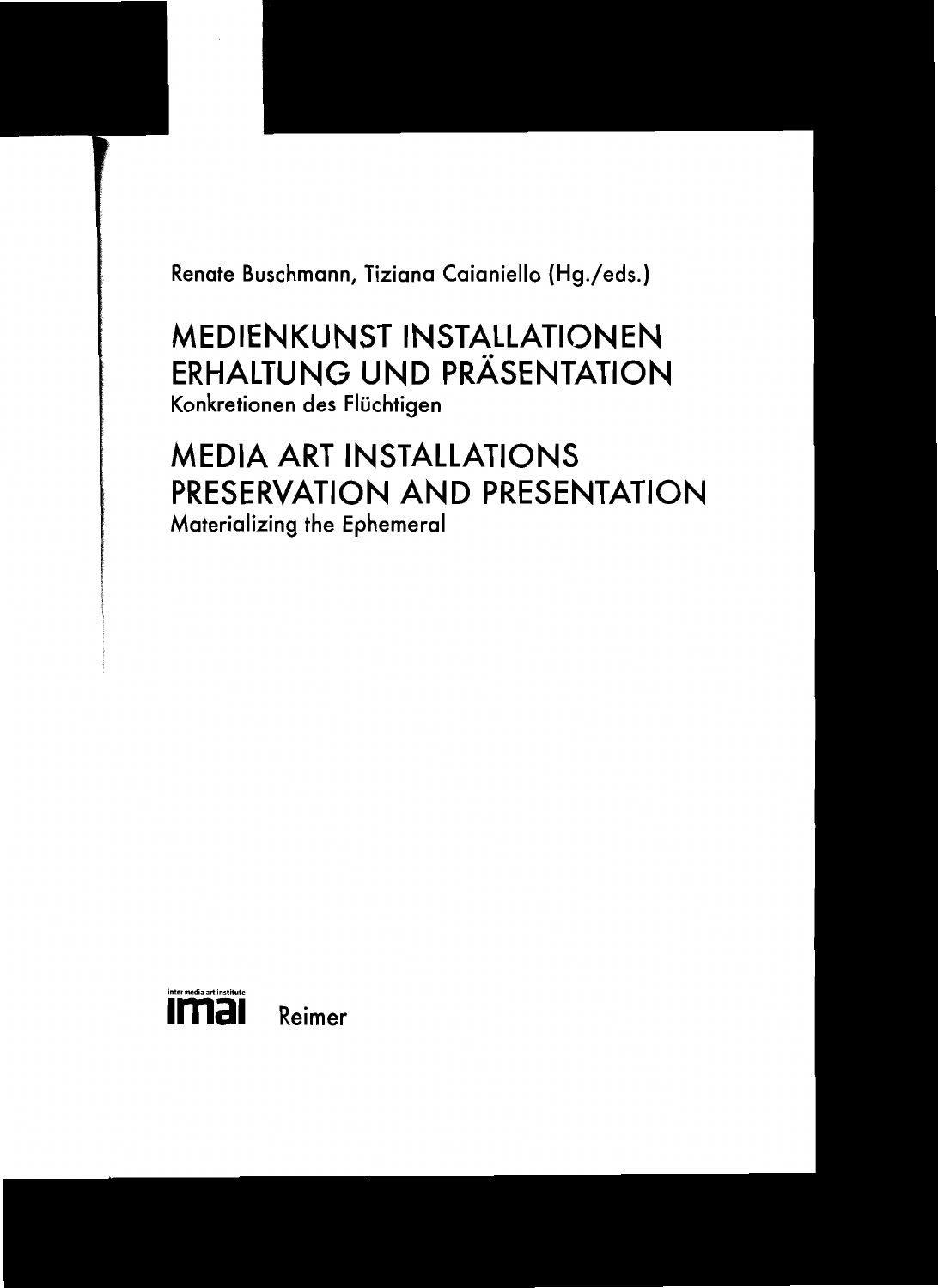# **Inhalt / Contents**

| Ute Schäfer                                                             |    |
|-------------------------------------------------------------------------|----|
| Grußwort                                                                | 9  |
| Dirk Elbers                                                             |    |
| Grußwort                                                                | 11 |
|                                                                         |    |
| Renate Buschmann / Tiziana Caianiello                                   |    |
| Dank                                                                    | 13 |
| Renate Buschmann                                                        |    |
| Zur Debatte über Medienkunst und ihrer Konservierung                    |    |
| Eine Einführung                                                         | 15 |
|                                                                         |    |
| Tiziana Caianiello                                                      |    |
| Konkretionen des Flüchtigen                                             |    |
| Erhaltung und Inszenierung von Medienkunstinstallationen                | 23 |
| Renate Buschmann / Tiziana Caianiello                                   |    |
| Fallstudien zur Restaurierung                                           |    |
| Eine Studienreihe am imai – inter media art institute von 2006 bis 2010 | 49 |
|                                                                         |    |
| <b>FALLSTUDIE 1</b>                                                     |    |
|                                                                         |    |
| Tiziana Caianiello                                                      |    |
| Il nuotatore (va troppo spesso ad Heidelberg) von Studio Azzurro        | 53 |
| Leonardo Sangiorgi im Gespräch mit Tiziana Caianiello                   | 62 |
|                                                                         |    |
| <b>FALLSTUDIE 2</b>                                                     |    |
|                                                                         |    |
| Tiziana Caianiello                                                      |    |
| In Situ von Gary Hill                                                   | 75 |
| Gary Hill im Gespräch mit Tiziana Caianiello und Sandra Thomas          | 85 |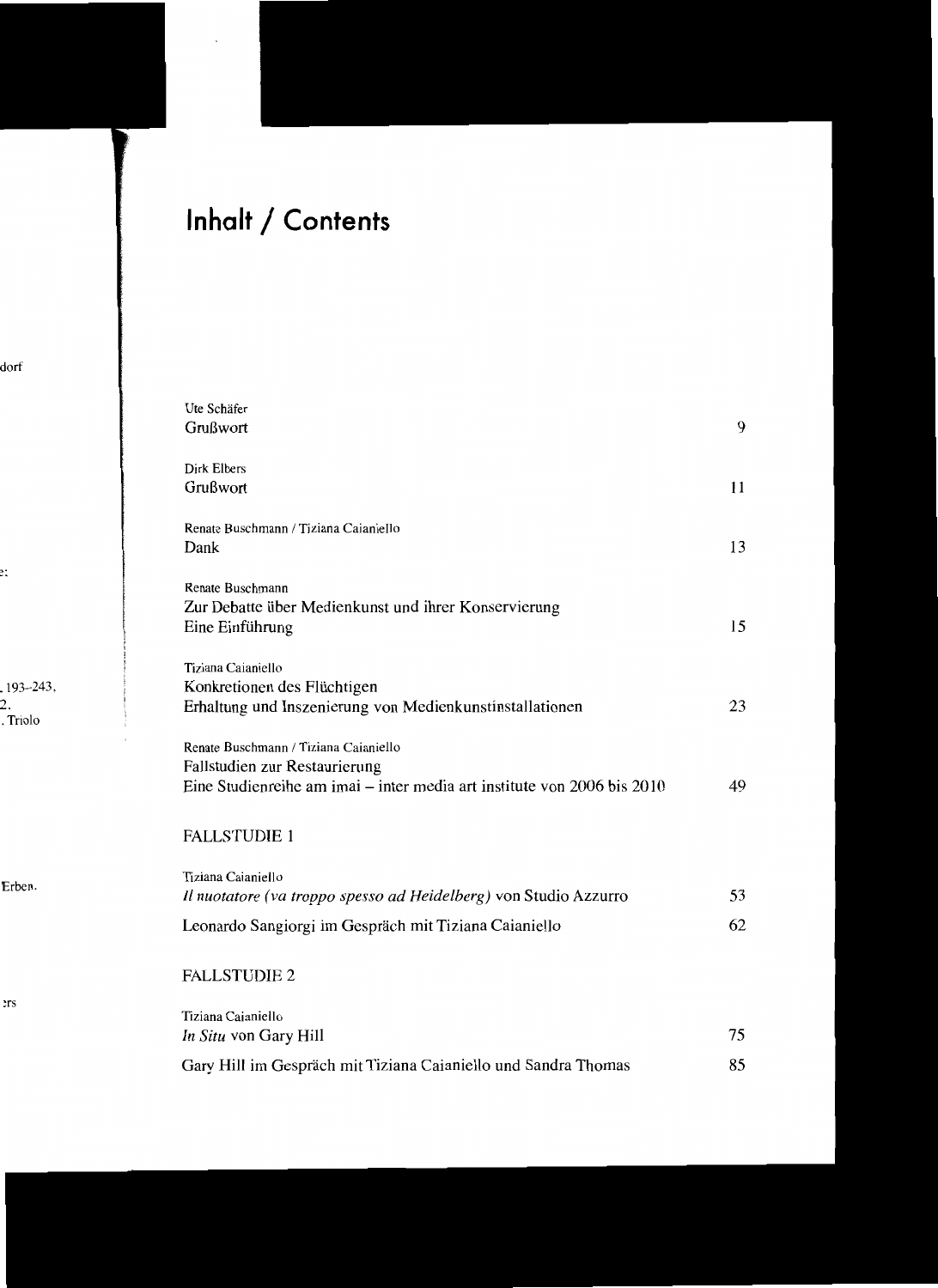## FALLSTUDIE 3

| Tiziana Caianiello<br>Was ist eine interaktive Installation?<br>Versuch einer Begriffsklärung                     | 95  |
|-------------------------------------------------------------------------------------------------------------------|-----|
| Tiziana Caianiello / Julia Giebeler<br>Modell zur Erfassung interaktiver Installationen                           | 102 |
| Julia Giebeler<br>Exchange Fields von Bill Seaman                                                                 | 107 |
| Bill Seaman im Gespräch mit Tiziana Caianiello und Julia Giebeler                                                 | 116 |
| <b>FALLSTUDIE 4</b>                                                                                               |     |
| Renate Buschmann<br>Testcuts I von Katharina Sieverding                                                           | 127 |
| Anna-Maria Virgin<br>Konservatorische Dokumentation der Installation Testcuts I<br>von Katharina Sieverding       | 136 |
| Zitierte Literatur                                                                                                | 151 |
| Farbabbildungen / Colour Illustrations                                                                            | 159 |
| Texts in English                                                                                                  |     |
| Ute Schäfer<br>Preface                                                                                            | 193 |
| Dirk Elbers<br>Preface                                                                                            | 195 |
| Renate Buschmann / Tiziana Caianiello<br>Acknowledgements                                                         | 197 |
| Renate Buschmann<br>On the Debate about Media Art and Its Conservation<br>An Introduction                         | 199 |
| Tiziana Caianiello<br>Materializing the Ephemeral<br>The Preservation and Presentation of Media Art Installations | 207 |